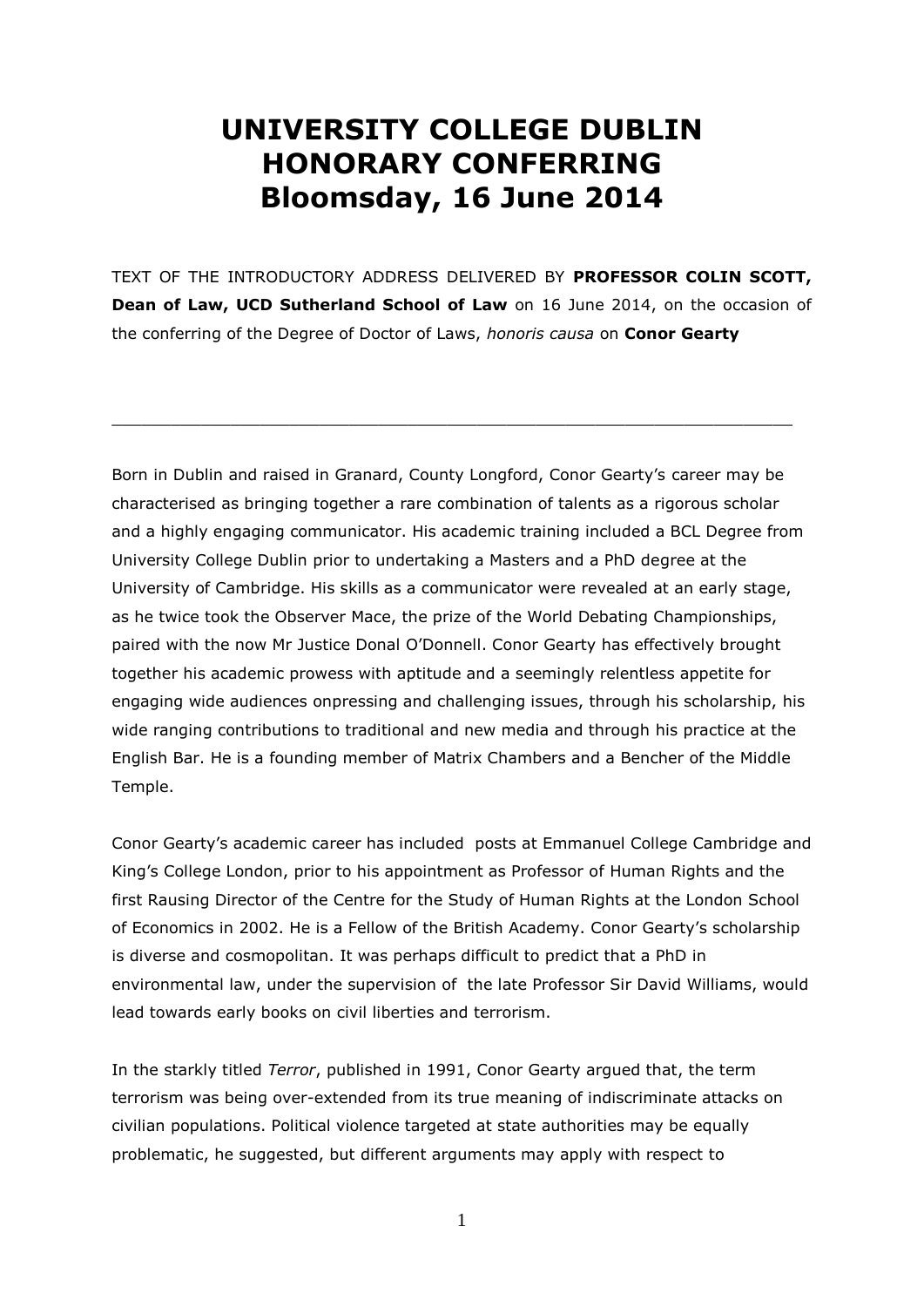democratic states, on the one hand, and tightly regulated violent subversion seeking the overthrow of authoritarian and repressive regimes.

A second key strand of work, addressing human rights, commenced with the jointly authored work with Keith Ewing on *Freedom Under Thatcher*, published in 1990. Conor Gearty's position is supportive of human rights, but critical of mechanisms for their vindication which permit judges to trump the decisions of legislatures. Thus, he is an advocate of the *political constitution*, distinct from legal constitutions such as that of the State in which he was raised. His initial position was that the determination of human rights claims is a matter for democratically elected politicians, and cannot be entrusted to a conservative judiciary which is likely to further entrench the existing inequalities of capitalist systems. Thus when the Blair Government proposed to incorporate the European Convention of Human Rights in domestic UK legislation 1998, he opposed the measure.

However, his evaluation of the operation of UK Human Rights Act 1998, led him to believe that the measure has, overall, enhanced the human rights position of the United Kingdom. When the Cameron coalition Government proposed the repeal of the measure he opposed that. This conclusion was based on the observation that political and judicial power in the 1998 Act had been well balanced. He noted in particular the mechanism of the declaration of incompatibility under which a court may declare a measure to breach convention rights, but in a non-binding manner. Such a declaration places responsibility, but not a duty, on Parliament to take the steps necessary to bring the state back into compliance. His acceptance of the merits of the 1998 Act was further supported by an evaluation of its impact, noting that on balance, it has enhanced the commitment to human rights in the UK, for example causing government to revisit the terms of repressive anti-terror legislation.

As significant as his scholarship, has been Conor Gearty's contribution as a teacher and communicator. The skill and commitment he brings to this is complemented by humanity, humour and inventiveness in reaching out. Always in demand for public lectures, he has appealed to a wider audience with book reviews and essays across publications which include the London Review of Books, the Tablet and the Guardian. The new media have offered further outlets for his communicative skills. Recent ventures have included a Web 2.0 project, The Rights Future, which comprised a series of videos and essays and online engagement with viewers and readers. A subsequent experiment involved crowd-sourcing a new British constitution. His appointment in 2013 to direct LSE's Institute of Public Affairs was an inspired choice, and he has stamped his

2